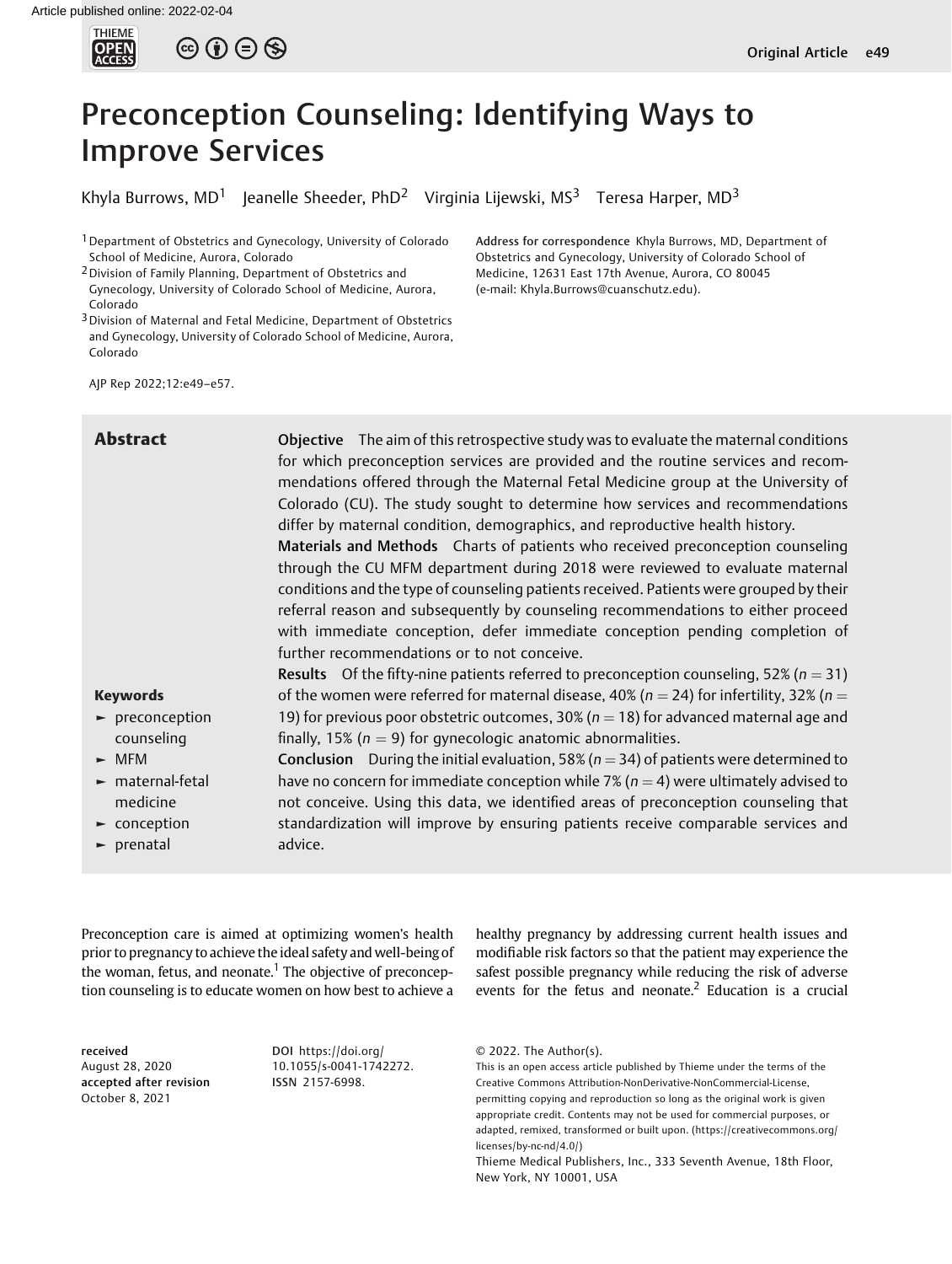component to achieving health before and through pregnancy and is a cornerstone of preconception counseling.<sup>3</sup>

Research has suggested that access to preconception care increases favorable birth outcomes through health maintenance and education.<sup>4</sup> The American College of Obstetrics and Gynecology provides guidelines for preconception which are aimed at improving pregnancy outcomes for all women, but especially those considered to be at high risk for pregnancy, delivery, and child complications.<sup>2</sup> While some aspects of preconception care are based on research findings, many women do not access this care<sup>5</sup> and little work has been done to specifically examine how preconception care is implemented, how well advice is followed, and ultimately whether care or specific aspects of care improve specific outcomes.<sup>6-9</sup>

Most of the published literature about preconception care has focused either on preconception care as part of primary care<sup>9,10</sup> or various aspects of preconception recommendations in respect to specific disease states, $11,12$  with little focused on specifically addressing the characteristics and outcomes of the spectrum of care provided by Maternal-Fetal Medicine (MFM) specialists. MFM practice provides care for high-risk pregnancies and conditions ranging from systemic lupus erythematosus to patients with a history of gestational diabetes or hypertension, as well as providing guidance to women with prior poor pregnancy outcomes.<sup>13</sup> Preconception care in the primary care setting is crucial for many women to achieve healthy pregnancies, but there is little information on how to optimize the expertise of MFM physicians in the management of more typical high-risk patients or for women seeking preconception counseling for other reasons.

The aim of this retrospective study was to evaluate the conditions for which preconception services are provided and what specific services and recommendations are offered through the MFM group at the University of Colorado (CU). The study sought to determine how services and recommendations differ by maternal condition, demographics, and reproductive health history.

## Methods

Electronic medical records (EMRs) were used to identify women who received preconception care at the University of Colorado Maternal-Fetal Medicine Preconception Clinic between January 2018 and December 2018. Fifty-nine women were determined to have preconception counseling listed as a chief compliant or reason for the clinic visit during this date range, making them eligible for this retrospective study.

A chart review was conducted on each study participant by a single individual (K.B.) using an EMR system. The primary location of patient information within the EMR was the preconception visit notes. The visit notes recorded the recommendations made by the provider, any laboratory tests or imaging advised, as well as information on results and referrals made. Information about the patient's obstetrical history, including the outcomes of all previous pregnancies and the well-being of the patient during the pregnancy was also collected, if available. This included any pregnancies that occurred during the 12 months following the original preconception counseling visit.

When available, demographics, gynecologic/obstetric (OB) history, general health history, medications, immunizations, substance use, and mental/social/family history were collected on each patient and recorded in a secure REDCap database. Data on general health/medical history were collected and included a positive history of any of the following: polycystic ovary syndrome, asthma, diabetes mellitus (types I or II), chronic hypertension, systemic lupus erythematosus, irritable bowel disease, cancer, thyroid disorders, depression, anxiety, bipolar, deep vein thrombosis/pulmonary embolism, eating disorders, and previous surgical history.

Reasons patients were referred to preconception counseling fell into five main categories based on the presence of diagnoses in the patients' EMR: (1) maternal disease, (2) infertility, (3) previously poor OB outcomes, (4) advanced maternal age (AMA), and (5) gynecologic anatomical abnormality. Patients were often referred to counseling for more than one reason, and therefore, one patient might be grouped into multiple categories of referral. Of the 59 patients referred, there were a total of 101 reasons for preconception referral. Examples of referral for maternal disease included high body mass index (BMI), history of thrombophilia, mental health, cancer, and cardiac disease. Previously, poor OB outcome included recurrent pregnancy loss, intrapartum maternal health complications, preterm premature rupture of membranes (PPROM), and postpartum complications. AMA is defined by the patient being at least 35 years of age at the time of prospective due date. Patients referred for uterine, cervical, tubal, or ovarian abnormality were grouped into a gynecologic anatomic abnormality category. Examples included uterine fibroids, bicornuate, unicornuate, or septum uterus.

Recommendations given to patients after their preconception appointments were grouped into three categories: (1) no concern with immediate conception, (2) delay conception until recommendation are met, and (3) advised not to conceive. Data for these groups were found in the provider notes for the preconception counseling appointment.

This study was approved as exempt by the Colorado Multiple Institutional Review Board.

#### Results

EMR data from 59 women who attended a preconception counseling appointment at the University of Colorado Maternal-Fetal Medicine Preconception Clinic in 2018 were included in this retrospective chart review. The majority (73%,  $n = 43$ ) of the patients were Caucasian and married (76%,  $n = 45$ ). Twenty-five percent ( $n = 15$ ) of all patients identified as nonwhite, with the largest nonwhite percentage, (10%,  $n = 6$ ) identifying as other.

The median maternal age of patients was 37.5 years. Thirty-seven percent ( $n = 22$ ) had a normal BMI, while 56%  $(n = 33)$  were overweight, obese, or morbidly obese. Twenty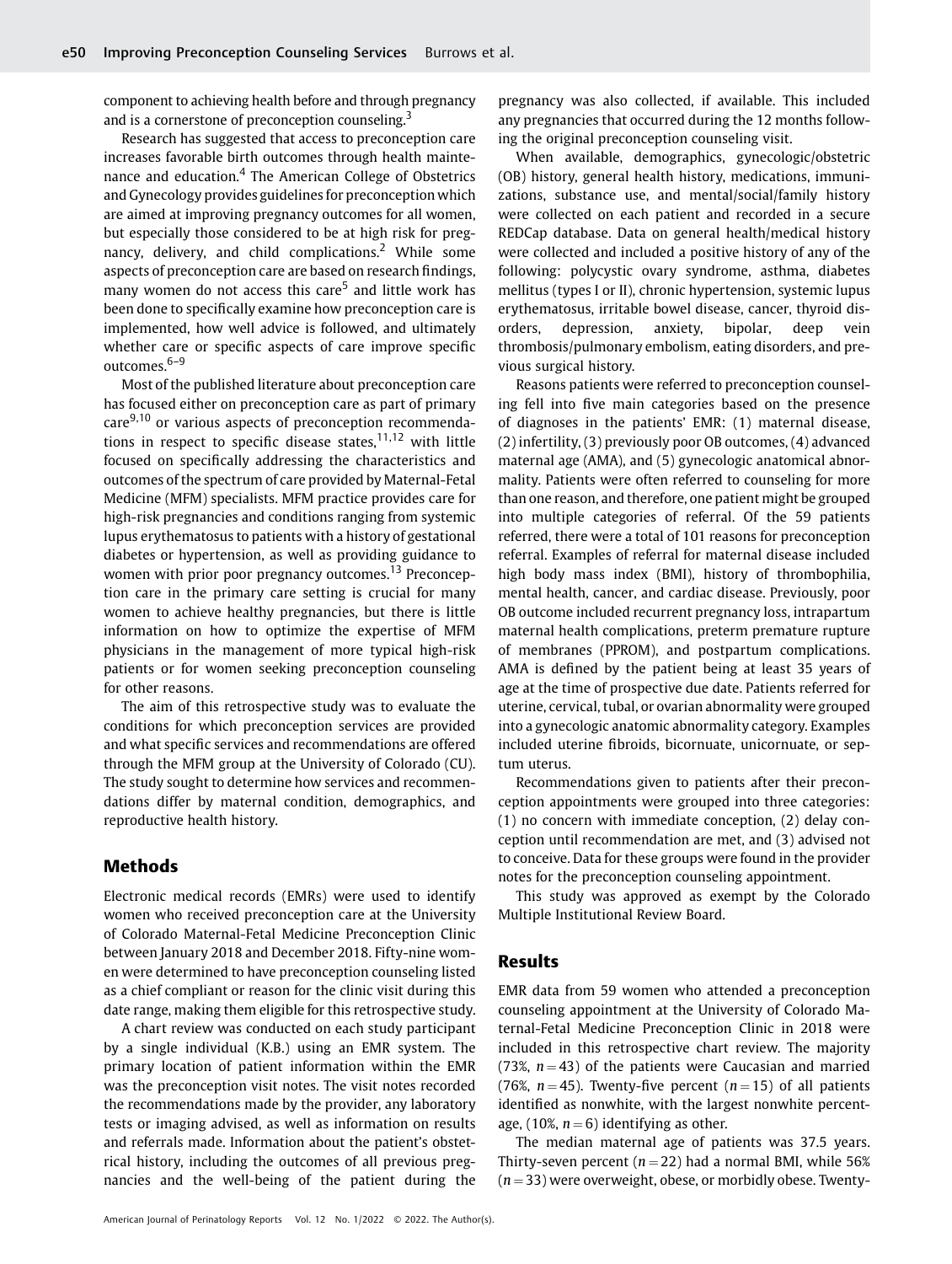Table 1 Demographics for patients receiving preconception counseling through the University of Colorado Department of Maternal-Fetal Medicine during 2018

|                                          |                         | Number of<br>patients (%) |
|------------------------------------------|-------------------------|---------------------------|
| Total number of<br>patients in the study |                         | 59                        |
| Maternal age<br>group(y)                 | $15 - 20$               | 0(0%)                     |
|                                          | $21 - 25$               | 4 (6.78%)                 |
|                                          | $26 - 30$               | 8 (13.56%)                |
|                                          | $31 - 35$               | 18 (30.51%)               |
|                                          | $36 - 40$               | 14 (23.73%)               |
|                                          | $41 - 45$               | 7 (11.86%)                |
|                                          | $46 - 50$               | 7 (11.86%)                |
|                                          | $51 - 55$               | 1(1.69%)                  |
|                                          | $56 - 60$               | $0(0\%)$                  |
| Maternal BMI (kg/m <sup>2</sup> )        | Underweight $(< 18.5)$  | 4 (6.78%)                 |
|                                          | Normal (18.5-24.9)      | 22 (37.29%)               |
|                                          | Overweight (25-29.9)    | 17 (28.81%)               |
|                                          | Obesity (30-34.9)       | 7 (11.86%)                |
|                                          | Morbid obesity $(> 35)$ | 9 (15.25%)                |
| Average maternal<br>weight, height, BMI  | Average weight          | 168.5 lbs                 |
|                                          | Average height          | 65.4 in                   |
|                                          | Average BMI             | 27.4                      |
| Median maternal<br>weight, height, BMI   | Median weight           | 153 (100-306 lbs)         |
|                                          | Median height           | 66 in (54-71in)           |
|                                          | Median BMI              | 25.6 (15.7-49.4)          |
| Marital status                           | Married                 | 45 (76.27%)               |
|                                          | Unmarried               | 5(8.47%)                  |
|                                          | Single                  | 3(5.08%)                  |
| Maternal race/ethnicity                  | Caucasian               | 43 (72.88%)               |
|                                          | African American        | 3(5.08%)                  |
|                                          | Asian/Pacific           | 1 (1.69%)                 |
|                                          | Native American         | 2 (3.39%)                 |
|                                          | Hispanic                | 3(5.08%)                  |
|                                          | Other                   | 6(10.16%)                 |
|                                          | Unknown                 | 1(1.69%)                  |
| Insurance                                | Private                 | 53 (89.83%)               |
|                                          | Income dependent        | 2 (3.39%)                 |
|                                          | Uninsured               | 0(0%)                     |
|                                          | Unknown                 | 4(6.78%)                  |

Abbreviation: BMI, body mass index.

two percent ( $n = 13$ ) of all patients had a mental health diagnosis abstracted from their medical record, though only one patient was referred to preconception counseling for having the mental health diagnosis of bipolar type 1. Of the 59 patients, 3% ( $n = 2$ ) were current tobacco smokers, 8%  $(n = 5)$  were current marijuana smokers, 22%  $(n = 13)$ reported current alcohol use, and  $45\%$  ( $n = 27$ ) had an unknown substance use history (►Table 1). Most (73%;  $n = 43$ ) of the women were planning pregnancy within the next calendar year.

Depending on indication for referral, patients were typically evaluated according to an algorithm demonstrated by the embedded flowcharts. Fifty-three percent ( $n = 31$ ) of the 59 women were referred to preconception counseling because of maternal disease. The most common reasons for inclusion into this group were high BMI (23%,  $n = 7$ ) and history of thrombophilia (23%,  $n = 7$ ). Of these 31 patients, 52% ( $n = 16$ ) were found to have no concern for immediate conception, 19% ( $n = 6$ ) were advised to defer conception pending completion of recommendations, and  $10\%$  ( $n=3$ ) were counseled to not proceed with immediate conception (►Fig. 1). Twenty-four patients were referred for infertility, of which 50% ( $n = 12$ ) were planning in vitro fertilization and 29% ( $n = 7$ ) had a diagnosis of primary infertility. Fifty-four percent ( $n = 13$ ) were determined to have no concerns for immediate conception,  $25\%$  ( $n = 6$ ) were advised to defer, and 4% ( $n = 1$ ) were advised to not proceed with immediate conception ( $\blacktriangleright$ Fig. 2). Thirty-two percent ( $n = 19$ ) of women were referred to preconception counseling because of previous poor OB outcomes. Among this group, the primary reasons for referral included recurrent pregnancy loss (36%,  $n = 7$ ), pre-eclampsia (15%,  $n = 3$ ), PPROM (10%,  $n = 2$ ), and postpartum hemorrhage (10%,  $n = 2$ ). Fifty-seven percent ( $n = 11$ ) of women who were referred to counseling because of previous poor OB outcomes were determined to have no concerns with conception,  $36\%$  ( $n = 7$ ) were advised to defer pending completion of recommendations, and 5%  $(n = 1)$  were advised not to conceive. Fifteen percent  $(n = 9)$ of patients had a uterine, cervical, tubal, or ovarian anatomic abnormality for which they were referred. Of these, 33%  $(n = 3)$  were found to have no concern for immediate conception, 44% ( $n = 4$ ) were counseled to defer pending completion of recommendation, and 0% was advised to not proceed with conception (►Fig. 3). Thirty-one percent  $(n = 18)$  of women were referred for AMA. Among women in referral group 4 AMA, 72% ( $n = 13$ ) were determined not to be at immediate conception risk, while 22%  $(n=4)$  were advised to defer conception pending completion of recommendations and 0% was advised not to conceive (►Fig. 4).

Of the 59 total patients, 58% ( $n = 34$ ) were found to have no concern with immediate conception, regardless of reason for referral to preconception counseling, 5%  $(n=3)$  were advised not to proceed with immediate conception, and 11% ( $n = 7$ ) did not have a documented initial preconception recommendation (►Fig. 5).

Twenty-five percent ( $n = 15$ ) of patients were advised to defer immediate conception until the completion of recommendation(s). These patients were further advised to undergo further evaluation and/or testing. The first category was laboratory testing, which often included thyroid-stimulating hormone (TSH) and hemoglobin A1c (HbA1c). The second was evaluation by a specialist or management by a primary care provider (PCP). For maternal disease, these recommendations were often referrals to cardiology for cardiac function testing (46%,  $n = 7$ ), dietician for weight and nutrition optimization or to the patient's PCP for medication management and optimization (13%,  $n = 2$ ). The final category was lifestyle changes which typically included weight loss (46%,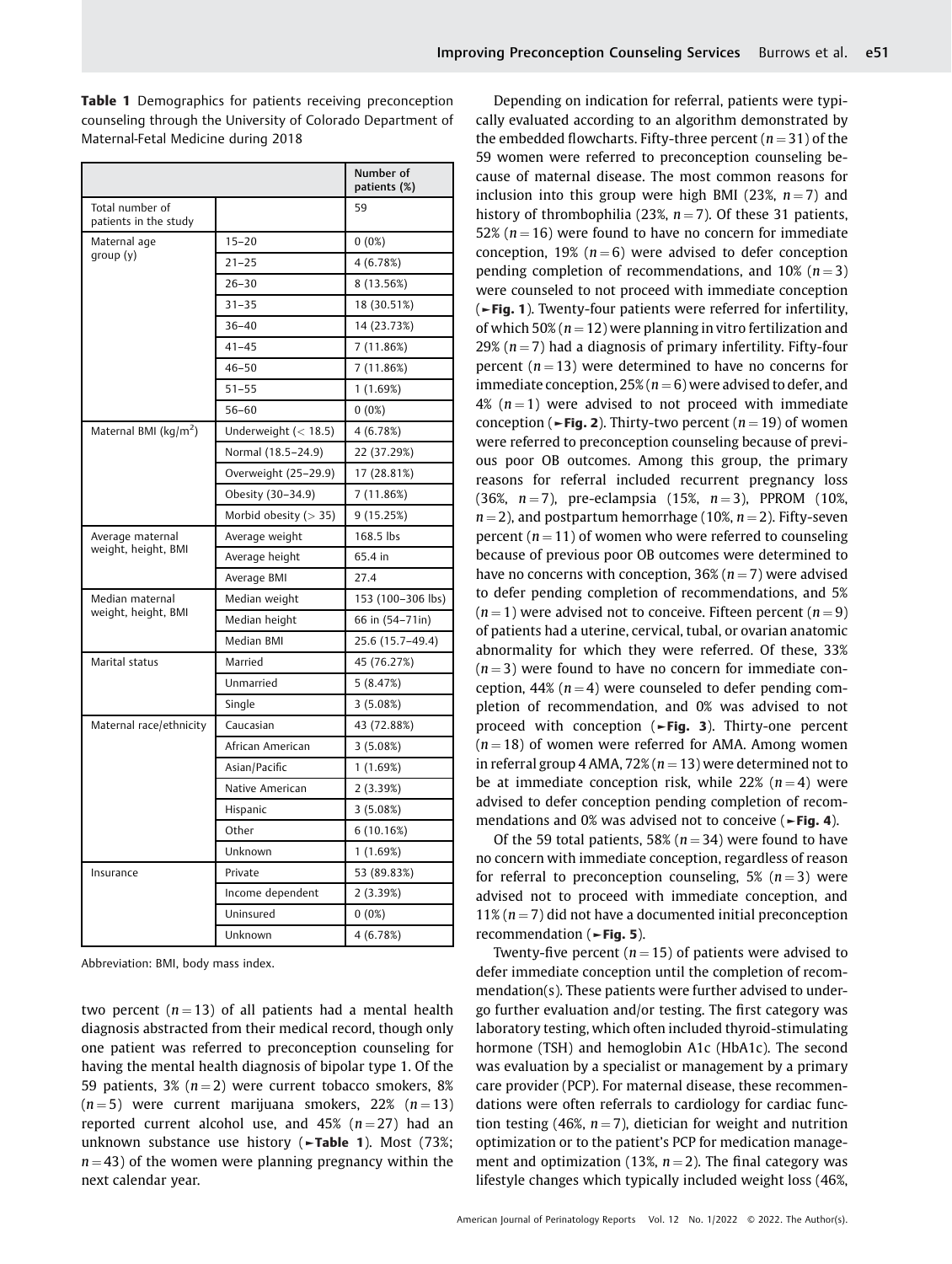

Fig. 1 Maternal disease and mental health recommendations. Flowchart quide for counseling patients referred to MFM counseling for maternal disease and/or mental health conditions. EKG, electrocardiogram; HbA1c, hemoglobin A1c; MFM, Maternal-Fetal Medicine; PCP, primary care provider; TSH, thyroid-stimulating hormone.

 $n = 7$ ), smoking cessation, and exercise. After completing the recommendation(s), patients were re-evaluated for a final conception recommendation. The final recommendations included: (1) ultimately no concern with conception, (2) recommendation of delaying conception, and (3) ultimately advised not to conceive.

Forty percent ( $n = 6$ ) of patients initially advised to defer conception were referred for maternal disease, of these patients, 57% ( $n = 4$ ) were ultimately cleared for conception with no concern, 14% ( $n = 1$ ) were advised to delay conception, and 14%  $(n = 1)$  were advised against conception. Another 40% ( $n = 6$ ) of patients initially advised to defer conception were referred for infertility. Of these patients, 66% ( $n = 4$ ) ultimately had no concern for proceeding with conception on final recommendation and 22% ( $n = 2$ ) were still pending recommendation completion at the time this study was submitted. Forty-seven percent  $(n = 7)$  of patients initially advised to defer conception were referred for previous poor OB outcome. For these patient's final recommendation upon completion of initial studies/lifestyle modifications, 28% ( $n = 2$ ) were cleared for conception, 28%  $(n = 2)$  were advised to delay conception, and 42%  $(n = 3)$ were still pending results. Twenty-seven percent  $(n = 4)$  of the patients initially recommended to delay conception were referred for AMA, of these patients, 75% ( $n = 3$ ) ultimately had no concern for conception and 25%  $(n=1)$  were still

American Journal of Perinatology Reports Vol. 12 No. 1/2022 © 2022. The Author(s).

pending result at the time of this study. Finally,  $27\%$  ( $n = 4$ ) of patients initially advised to defer conception were referred for a gynecologic anatomic abnormality. One hundred percent of these patients after completing recommended evaluations or procedures were then ultimately found to have no concern for moving forward with conception.

#### **Discussion**

Women were referred to preconception counseling at a University of Colorado Maternal-Fetal Medicine Preconception Clinic for a variety of reasons with maternal health being the most cited reason for referral. Referred women also had a diverse range of reproductive history and previous OB outcomes. In our study, 7% ( $n = 4$ ) of patients were ultimately counseled to either further delay conception or to not conceive. This is the first study we are aware of to publish the percentage of patients advised by MFM providers to not conceive.

Almost three quarters of our sample was Caucasian. According to the most recent census data, the Denver area demonstrates a diverse racial distribution with 55% of the population identifying solely as Caucasian, not Hispanic or Latino, 30% identifying as Hispanic, 10% identifying as African American, and  $4\%$  identifying as Asian.<sup>14</sup> Thus, our sample does not reflect our geographic area or even the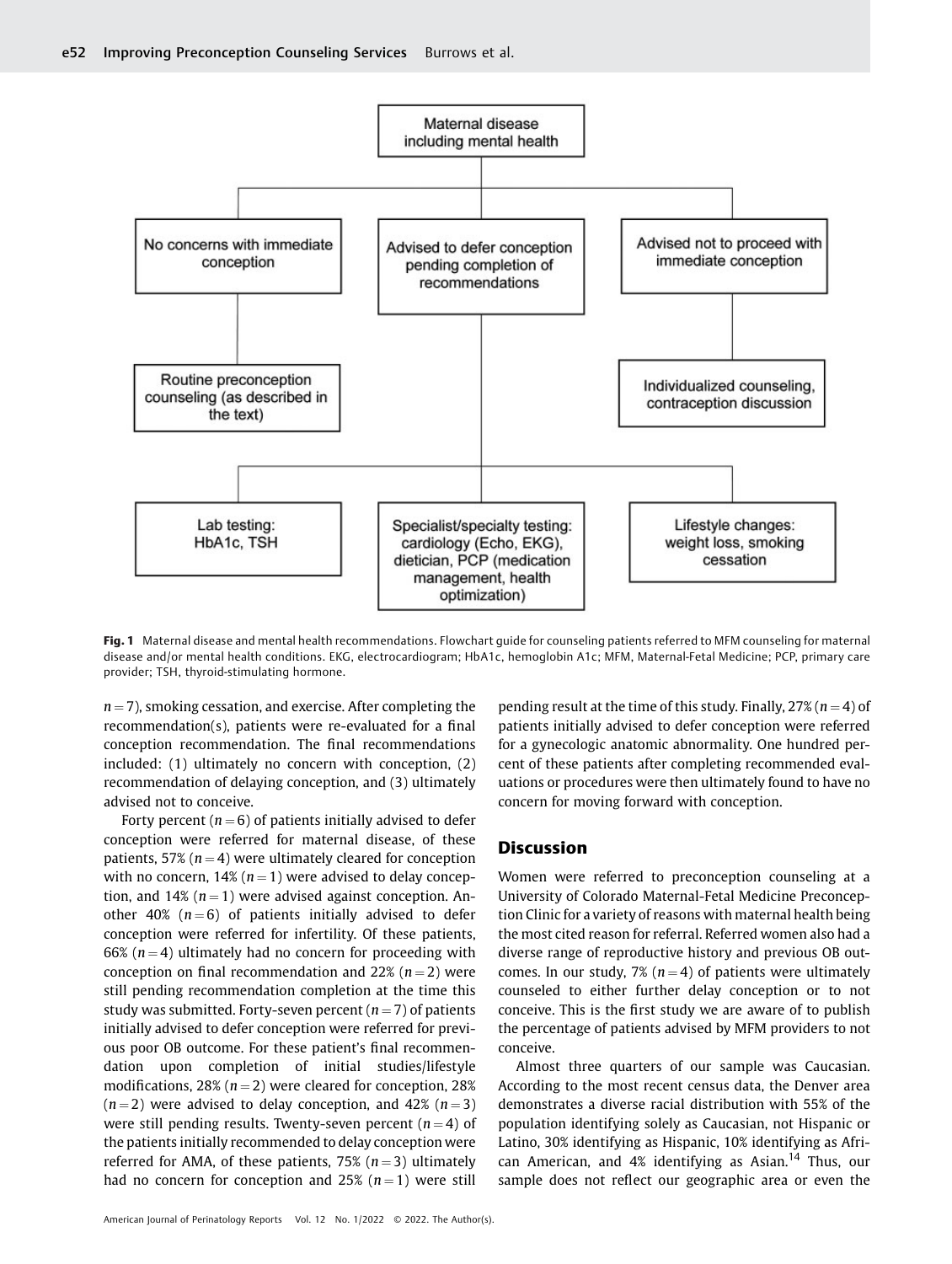

Fig. 2 Infertility recommendations. Flowchart guide for counseling patients referred to MFM counseling for infertility. ASA, Aspirin; APLA, antiphospholipid antibody; HbA1c, hemoglobin A1c; MFM, Maternal-Fetal Medicine; REI, reproductive endocrinology and infertility; TSH, thyroid-stimulating hormone.

demographics of the OB/gynecology clinics at the same institution. This is concerning because women of minority groups have increased maternal morality and adverse fetal outcomes<sup>15,16</sup> and are also less likely to access preconception care.<sup>17</sup>

Different reasons for the incongruity between the population and the patients referred have been suggested. One study found that patients with Hispanic ethnicity, higher parity, unintended pregnancy, or without insurance were less likely than their Caucasian counterparts to receive preconception counseling.<sup>18</sup> Another study of Hispanic and African American women demonstrated one-third of participants with chronic medical conditions was unaware of preconception health risks and, therefore, did not seek preconception care.<sup>19</sup> Health disparities affecting minority women has also been found to decrease these women's access to preconception counseling and management of preexisting conditions, directly affecting pregnancy outcomes.<sup>20</sup> Another study examining the intricacies of delivering preconception care to adolescent, diabetic women identifying as Hispanic, demonstrated the extent to which cultural and religious barriers need to be carefully addressed to optimize preconception counseling.<sup>21</sup> Since providing adequate preconception care allows for health intervention and management offering improved pregnancy outcomes, it is a vital aspect of health care that should be available to all women of childbearing age. $22,23$  It is crucial for preconception counseling to be widely available to all women, not just those actively contemplating conception, to optimize maternal and fetal health.<sup>15</sup> The discrepancy of women from minority groups receiving prenatal care represents a serious health care system flaw that needs to be remedied with improved patient outreach and provider referrals.

Of the women referred for preconception care, 56%  $(n = 33)$  were either overweight, obese, or morbidly obese, though only 11% ( $n = 7$ ) were referred to counseling for high BMI. The average BMI for patients referred for this reason was 41, while the average BMI for all patients was 27. Although a conversation regarding weight optimization was frequently documented by health care providers for patients with BMIs categorized as overweight or greater, there was not an agreed-upon target for BMI, weight, or target pound loss. Reduction in maternal BMI by 10% prior to conception has been associated with a decrease in peripartum maternal complications such as preeclampsia, preterm delivery, and stillbirth.<sup>24</sup> According to the World Health Organization, the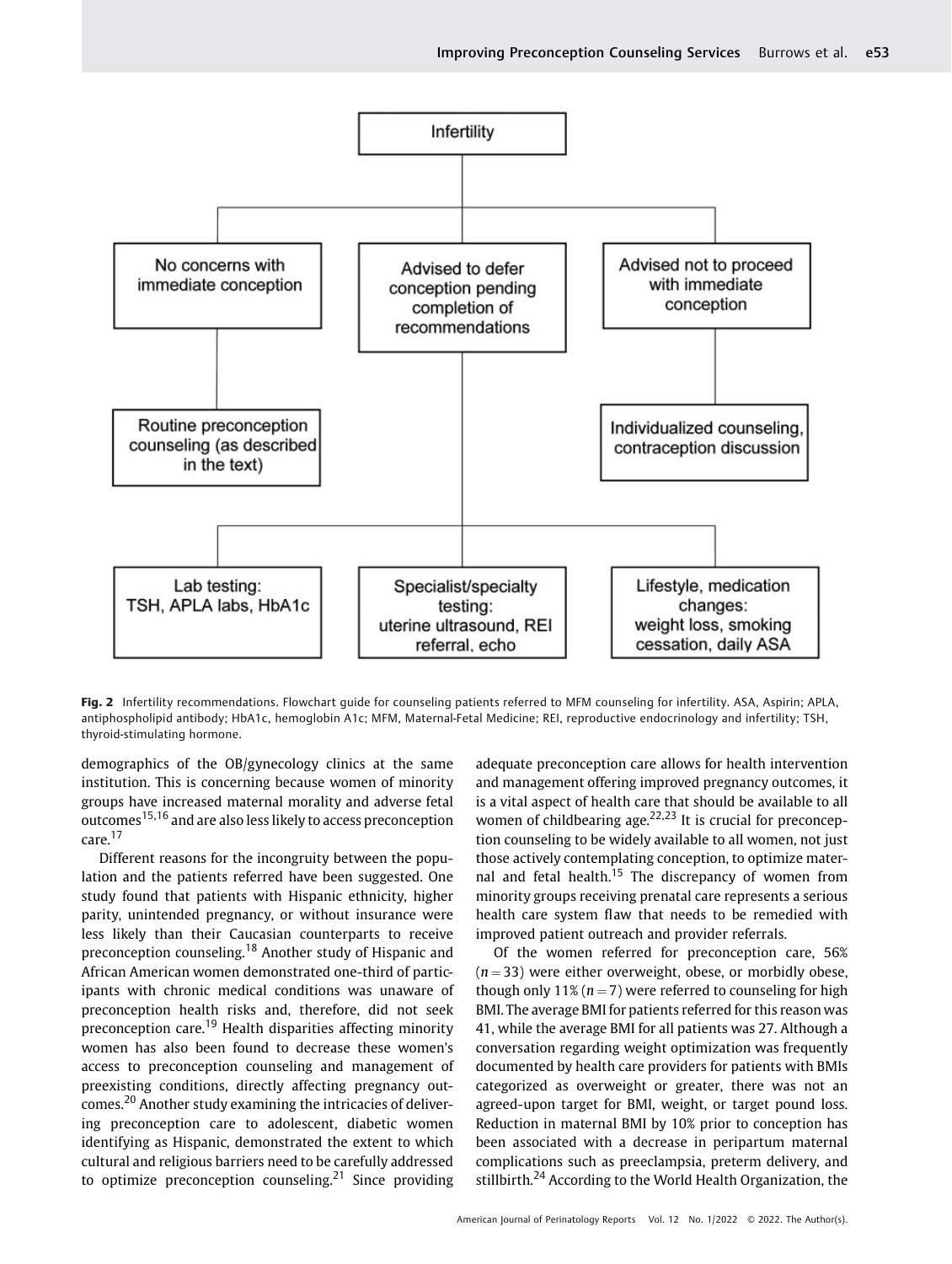

Fig. 3 Previous poor obstetric outcome and abnormal gynecologic anatomy recommendations. Flowchart guide for counseling patients referred to MFM counseling for previous poor obstetric outcome and/or abnormal gynecologic anatomy. ASA, Aspirin; APLA, antiphospholipid antibody; HbA1c, hemoglobin A1c; MFM, Maternal-Fetal Medicine; TSH, thyroid-stimulating hormone.

recommended BMI for pregnant women is within the normal BMI range of 18.5 to 24.9 to decrease complications associated with underweight patients, including small for gestational age and low birth weight as well as prepregnancy overweight/obesity complications such as macrosomia, and subsequent childhood overweight/obesity.<sup>25,26</sup> Chart documentation for all patients who are counseled on preconception weight loss should detail the conversation to provide direction for future appointments and pregnancies.

Patients were most likely to be referred for maternal disease. Preconception recommendations included, laboratory testing, evaluation by a specialist or management by a PCP. Lifestyle changes were also widely recommended and included weight loss, smoking cessation, and exercise. Previous authors have suggested that these interventions can improve pregnancy outcomes.<sup>1</sup> For patients who were found to have no concern for immediate conception, they were offered general preconception counseling which included discussions of prenatal vitamin use, genetic carrier screening, dietary optimization, and substance use avoidance. We found that there was significant variability in the provider documentation of recommendations and which recommendations were standard. For the patients advised to not immediately conceive, they were offered individualized counseling based on their specific referral reason and health conditions.

The second most common reason for referral was infertility. Patients with infertility are referred to preconception clinics with MFM providers to be evaluated for any maternal medical concerns prior to proceeding with pregnancy. After receiving medical clearance, patients are then evaluated for infertility in separate reproductive endocrinology and infertility clinics. For patients advised to defer immediate conception, the laboratory tests recommended were most often TSH, HbA1c, and antiphospholipid laboratories. The specialty referrals were to reproductive endocrinology and cardiology. Specialty imagining most often advised was for uterine ultrasound or hysterosalpingogram (HSG). Patients were also advised on lifestyle changes, including starting aspirin with pregnancy. Patients referred for infertility who were recommended to proceed with conception received general preconception counseling. Though there were consistent recommendations from different providers regarding infertility counseling, there was not a standard collection of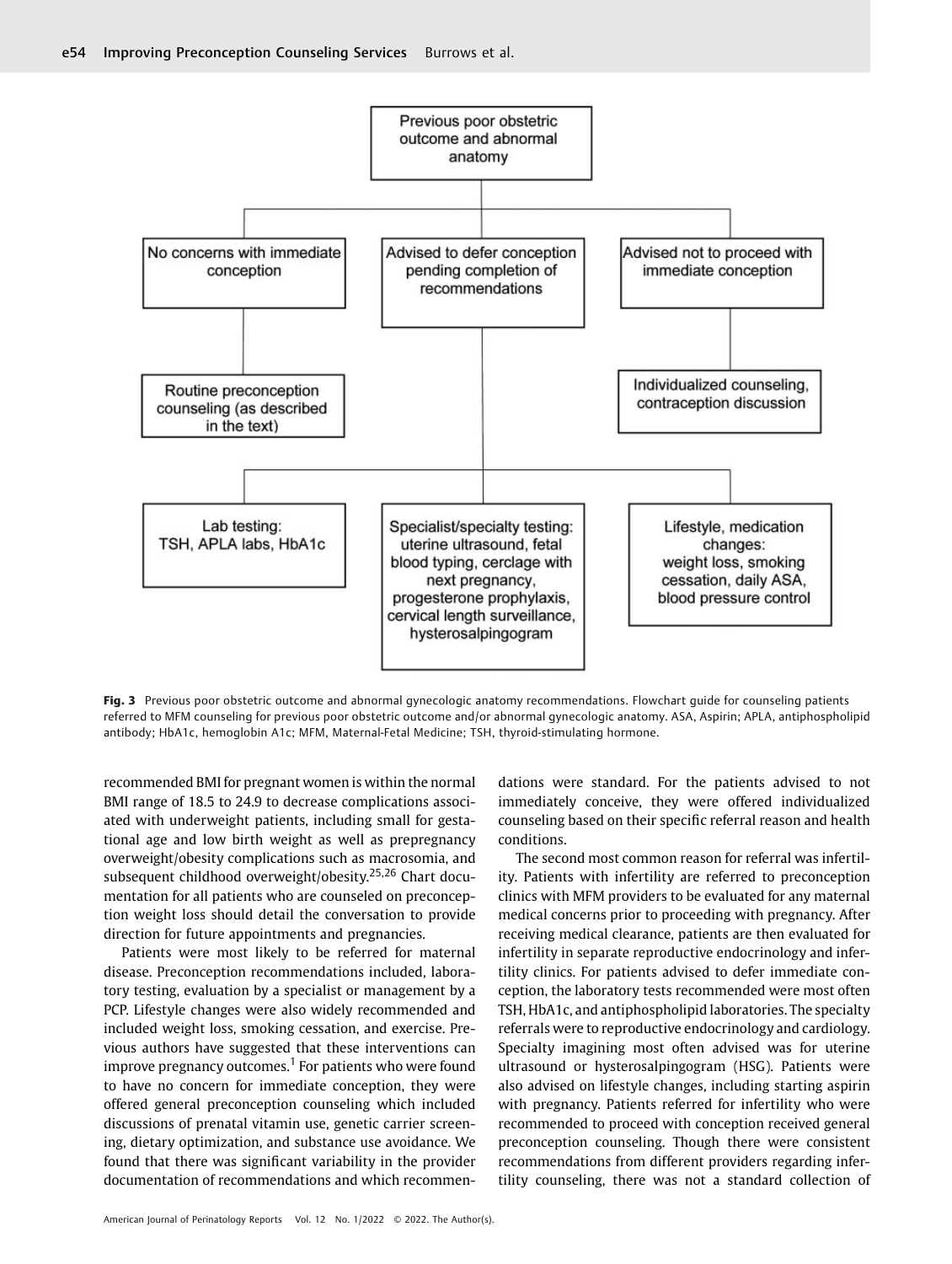

Fig. 4 Advanced maternal age recommendations. Flowchart quide for counseling patients referred to MFM counseling for advanced maternal age.



Fig. 5 Referral specific patient recommendations for proceeding with conception. Figure demonstrates the breakdown for patient referral reason and the preconception counseling recommendation given (colorized).

recommendations. There is no standard patient, making it difficult to widely structure and define how individual counseling appointment should be arranged.

Patients referred for previous poor OB outcomes and abnormal anatomy were similarly counseled. For patients with previous poor OB outcomes, laboratory testing was similar to that recommended for infertility and included TSH and antiphospholipid laboratories. For patients with both poor OB outcome and abnormal anatomy, recommendations for specialty testing included uterine ultrasound, cerclage placement, use of progesterone prophylaxis in a subsequent pregnancy, cervical length surveillance, and HSG. Lifestyle recommendations for both groups of patients included

weight management, smoking cessation, and blood pressure control.

Patients referred for AMA received general preconception counseling, though there was often an emphasis in the documentation about routine prenatal screening. Patients referred for AMA who were recommended not to conceive had coexisting referral reasons, such as maternal health concerns.

The patients who were cleared for immediate conception received general preconception counseling in addition to patient-specific counseling to optimize their health before and throughout pregnancy. The majority of these patients had documentation outlining the general preconception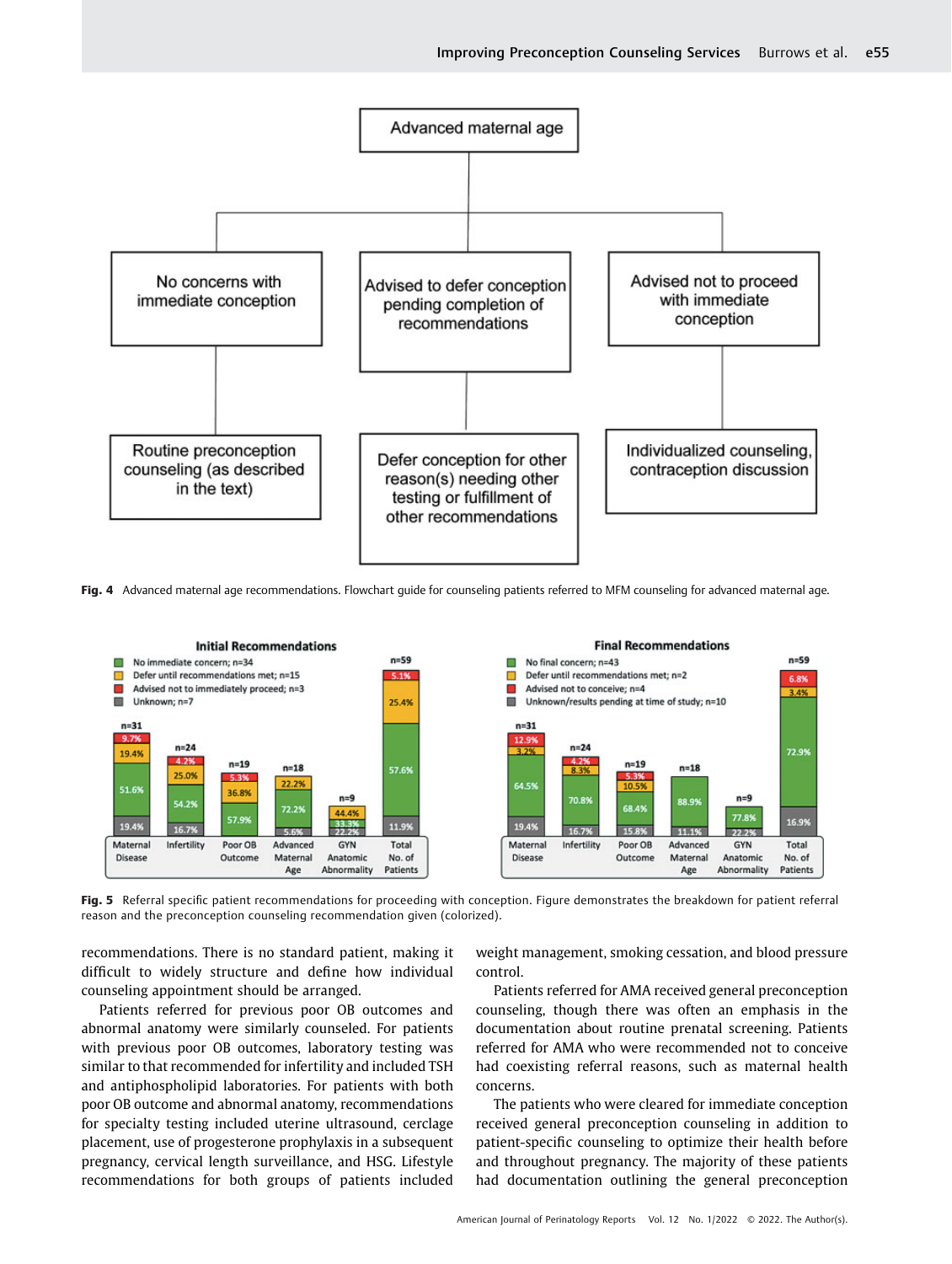counseling in their EMR. For these patients, the documentation regarding counseling was provider specific, though usually included recommendation for the patient to continue or begin taking a prenatal vitamin and aspirin, a schedule for routine screenings and other recommendations related to maintaining a healthy diet and lifestyle recommendations. There was not clinic-wide documentation used by providers to encompass general preconception recommendations and some of the patients did not have documentation of standard preconception advice. The patients without general preconception recommendations documented tended to be the relatively more complex patients. Documentation for these patients reflected more extensive conversations about specific aspects of the patient's health or previous reproductive complications. More often for these patients, provider documentation focused on counseling for the specific referral reason with less emphasis on general preconception topics.

The primary limitation to this study is the lack of consistent follow-up for patients. There are several reasons patients were often lost to follow-up after their initial preconception counseling visit. The most common being that the patient was referred to MFM by a PCP who is outside the University of Colorado Hospital system, so any subsequent pregnancy outcomes were unknown and not documented in their CU EMR. Additionally, without documentation in their CU EMR, it could not be determined whether a patient followed the MFM specialist's recommendations. Patients may have also been lost to follow-up due to changes in the desire for pregnancy and/or exploration of other options for parenthood. At the time of this study, there was not a system in place to follow-up with patients to evaluate the efficacy of the recommendations and referrals in regard to optimized preconception health. There was also not any method of following patients to assess for how often patients seen at a MFM clinic were successful in conceiving and the outcomes of any pregnancies. Obtaining follow-up information on patients is crucial to properly guide future MFM practice recommendations as well as to understand how patients follow counseling and what effect this counseling may have on their pregnancy health and outcomes. Ideally, patients seen at CU MFM clinics will be followed up for 2 years to observe how well recommendations were followed and to track the extent to which following recommendations resulted in pregnancy success.

Another limitation is that not all the relevant information for patients was available in their EMR. Upon data collection, it was apparent that there was a lack of standardization in the type and amount of information collected from each patient. Although each patient filled out a clinic intake form with demographic information, missing from the form was pertinent data which would better allow providers to counsel patients and make recommendations. Utilizing a detailed intake form which is standard to all CU MFM clinics will bridge this gap in patient data and allow for a more complete MFM counseling appointment.

The finding of documentation and recommendation discrepancies among MFM providers suggests the use of a standardized template would be beneficial for MFM clinics.

A standardized template would provide a user-friendly method for documenting general preconception recommendations on which all women should be counseled. We recommend that MFM preconception clinics can implement a standardized intake form and standard recommendations for all preconception patients. These recommendations include prenatal vitamin (PNV), hand washing, vaccine status, and carrier screening. An ideal template would also address standard lifestyle counseling such as dietary and substance avoidance and optimal preconception BMI. The standardized template should also consistently include a section to document discussions regarding contraception. While documenting contraception should be standard for all women, it should be particularly emphasized for women who are recommended to delay conception. In addition to a template detailing common recommendations for all women, this study suggests modifiable templates, notably in regard to the reason for referral, will streamline both follow-up care. These modifiable templates will also increase the ease with which other providers, such as those the patient is referred to or their PCP, are able to review a patient's notes from their MFM consultation.

The goal of this article was to identify opportunities for preconception care improvement and to develop a rubric to guide providers of preconception care to facilitate delivery of optimal care. The findings of our study allowed us to develop flowcharts based on the recommendations and overall course of action taken by CU MFM providers. These flowcharts, illustrated in the results section, are intended to serve as a foundation of standard preconception recommendations. The findings from this study also support the implementation and use of a standard intake in MFM clinics. A standardized form that all patients fill out upon clinic intake should include several sections to optimize the patient's preconception recommendations by providing all relevant details of the patient's health and well-being. The important sections on a standard intake form include demographics, reproductive history, medical and mental health history, vaccination history, substance use, family and travel history, intimate partner violence, dietary and exercise habits, and desire for carrier screening. Reproductive history should detail outcomes of all previous pregnancies, any pregnancy complications, pregnancy plans, and contraception use. By utilizing a standardized intake form, MFM specialists will be provided with all relevant patient information to counsel patients. These forms will also contribute valuable data for future retrospective studies looking at different populations of patients or certain risk factors and the effect on conception and pregnancy outcomes.

### Conclusion

Reviewing the available EMR data provided a range of recommendations with information on how frequently the recommendations are followed by patients referred to preconception care. By identifying aspects and outcomes of the current preconception care at CU, this study developed clinical care recommendations for improved preconception